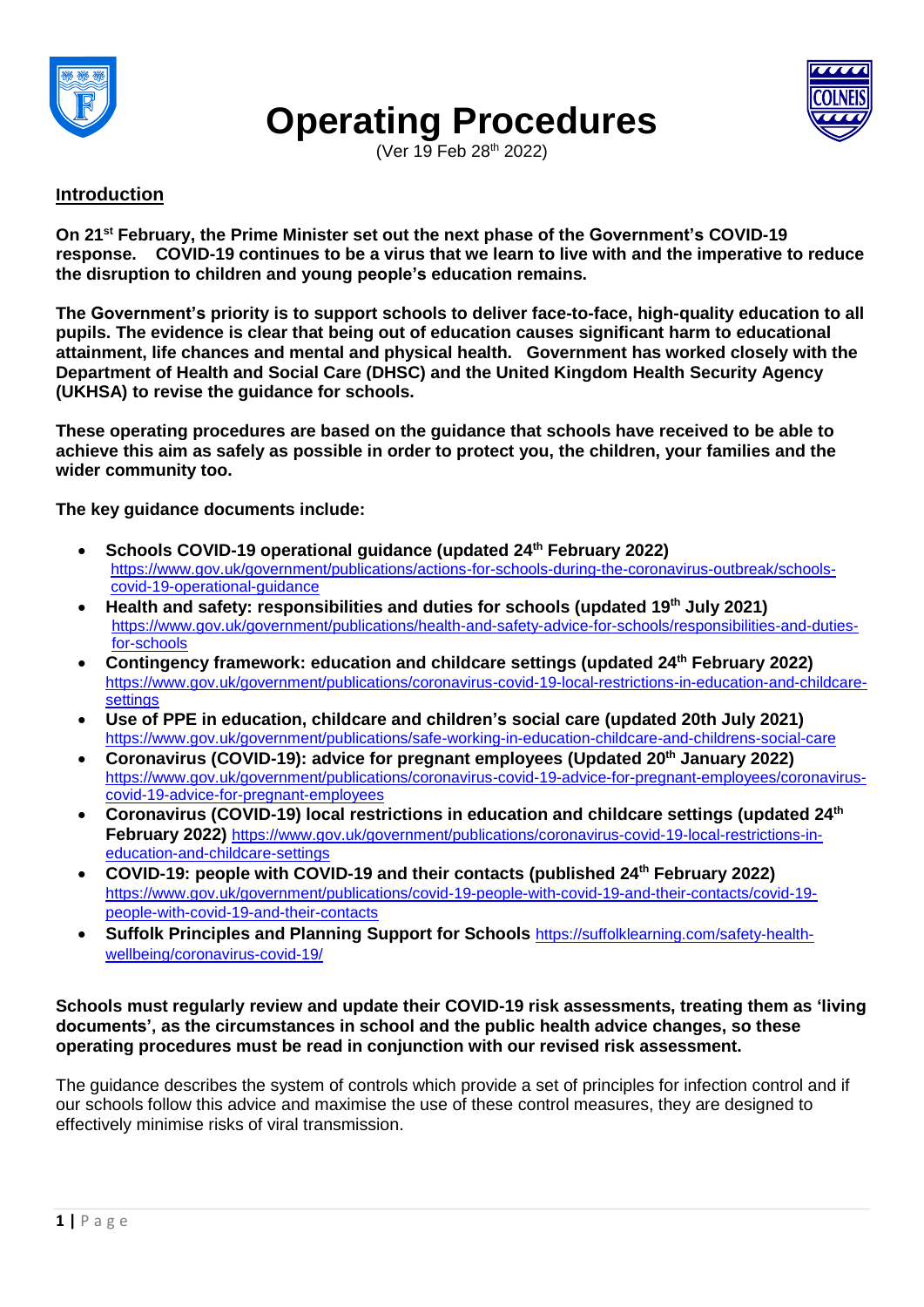## **Control Measures**

We should:

- 1. Ensure good hygiene for everyone.
- 2. Maintain appropriate cleaning regimes.
- 3. Keep occupied spaces well ventilated.
- 4. Follow public health advice on testing, self-isolation and managing confirmed cases of COVID-19.

#### **1. Ensure good hygiene for everyone**

Hand hygiene - Frequent and thorough hand cleaning should now be regular practice. We should continue to ensure that pupils clean their hands regularly. This can be done with soap and water or hand sanitiser.

Respiratory hygiene - The 'catch it, bin it, kill it' approach continues to be very important. Tissues and pedal bins are available in all classrooms and office spaces to support children and staff to follow this routine. As with hand cleaning, younger children and those with complex needs should be helped to get this right, and all pupils taught to understand that this is now part of how school operates.

Use of personal protective equipment (PPE) - Most staff in school will not require PPE in response to COVID-19 beyond what they would normally need for their work. If a child has routine intimate care needs that involve the use of PPE, the same PPE should continue to be used. Additional PPE for COVID-19 is only required if a child becomes ill with COVID-19 symptoms and only then if close contact is necessary. A fluid-resistant surgical face mask should be worn by the supervising adult if a distance of 2 metres cannot be maintained. If contact with the child or young person is necessary, then disposable gloves, a disposable apron and a fluid-resistant surgical face mask should be worn by the supervising adult. If a risk assessment determines that there is a risk of splashing to the eyes, for example from coughing, spitting, or vomiting, then eye protection should also be worn. Both schools have been supplied with a limited stock of PPE should this unlikely event occur and this will be available from outside the school offices. Additional PPE would also be required when performing aerosol generating procedures (AGPs). Should any child join our schools with this requirement then school, health providers and local teams would work together to build on existing processes in place when implementing COVID-19 adjustments.

#### **2. Maintain appropriate cleaning regimes**

'Clean where you've been' - cleaning resources will be provided and regular cleaning should take place throughout the day, particularly of hard surfaces that adults and children have touched. Eg. the contact points (buttons etc) on the photocopiers should be regularly cleaned. Replacement cleaning supplies will be available in the school office.

#### **3. Keep occupied spaces well ventilated**

It is important to ensure school is well ventilated and that a comfortable teaching environment is maintained. Any poorly ventilated spaces should be considered as part of our risk assessment and steps to improve fresh air flow in these areas, giving particular consideration when holding events where visitors such as parents are on site.

Opening external windows can improve natural ventilation, and in addition, opening internal doors can also assist with creating a throughput of air. If necessary, external opening doors may also be used (if they are not fire doors and where safe to do so).

We should balance the need for increased ventilation while maintaining a comfortable temperature.

CO2 monitors have been provided for all classrooms, so staff can quickly identify where ventilation needs to be improved.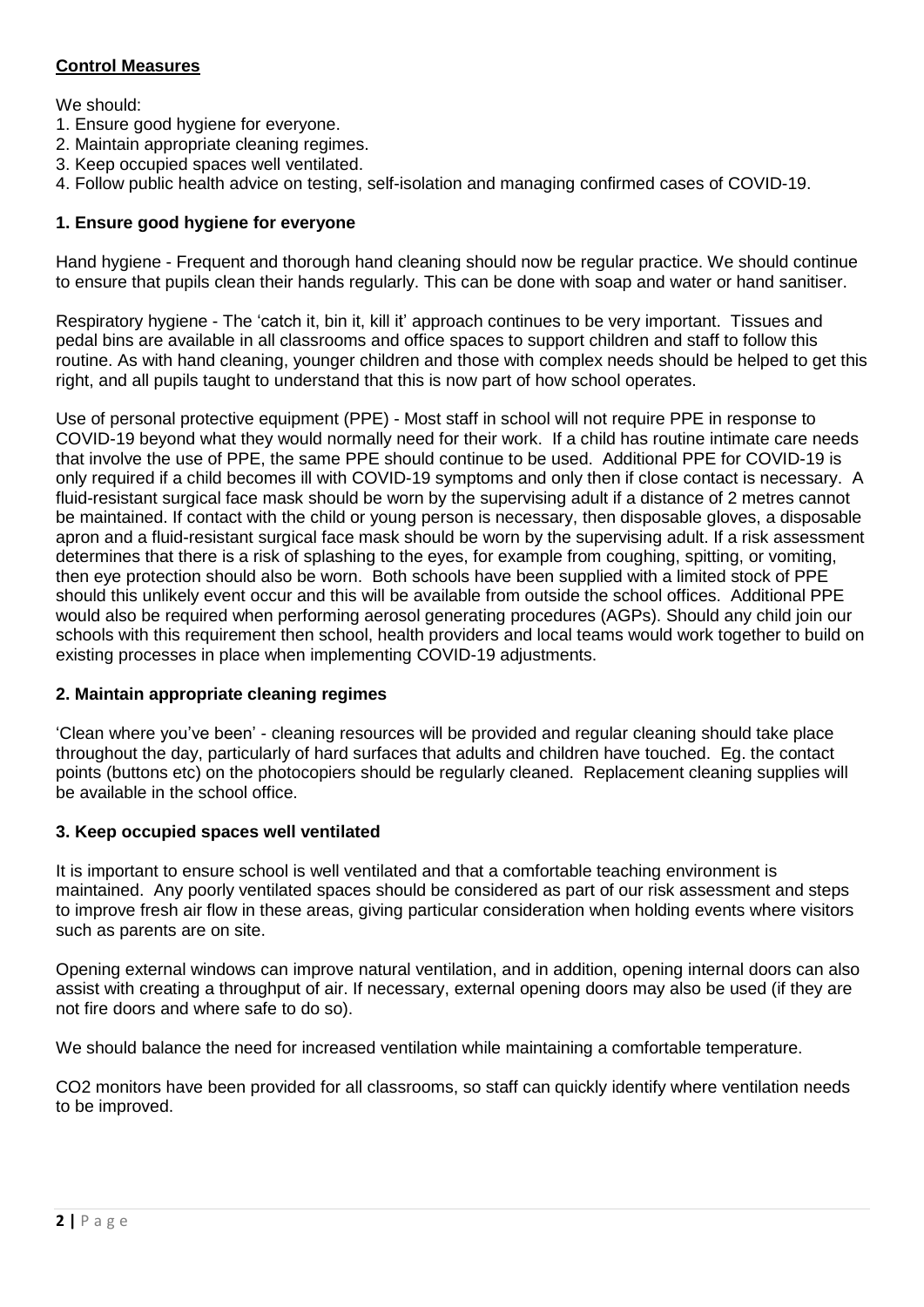## **4. Follow public health advice on testing, self-isolation and managing confirmed cases of COVID-19**

When an individual develops COVID-19 symptoms or has a positive test, pupils, staff and other adults should follow public health advice on when to self-isolate and what to do. They should not come into school if they have symptoms, have had a positive test result or other reasons requiring them to stay at home due to the risk of them passing on COVID-19 (for example, they are required to quarantine). If anyone in school develops COVID-19 symptoms they will be sent home and they should follow public health advice. For everyone with symptoms, they should avoid using public transport and, wherever possible, be collected by a member of their family or household. If a child is awaiting collection, they should be left in a room on their own if possible and safe to do so. A window should be opened for fresh air ventilation if possible. Appropriate PPE should also be used if close contact is necessary. Any rooms they use should be cleaned after they have left. The household (including any siblings) should follow the PHE stay at home guidance for households with possible or confirmed coronavirus (COVID-19) infection.

## **Asymptomatic testing**

From 21<sup>st</sup> February, staff will not be expected to continue taking part in regular asymptomatic testing and should follow asymptomatic testing advice for the general population. In the event of an outbreak, a school may be advised by their local health team or director of public health to undertake testing for staff and pupils for a period of time.

## **Mixing and 'Bubbles'**

It is no longer recommend that it is necessary to keep children in consistent groups ('bubbles'). As well as enabling flexibility in curriculum delivery, this means that other events may resume, and it is no longer necessary to avoid mixing at lunch and other times. Current timings for lunches and breaks will remain for logistical reasons and these will be reviewed for the Summer Term.

## **Tracing close contacts and isolation**

Public health advice for People with [COVID-19](https://www.gov.uk/government/publications/covid-19-people-with-covid-19-and-their-contacts/covid-19-people-with-covid-19-and-their-contacts) and their contacts changed from 24<sup>th</sup> February. Contacts are no longer required to self-isolate or advised to take daily tests, and contact tracing has ended.

## **Face Coverings**

Face coverings are no longer advised for staff and visitors in classrooms or communal areas, though we support the continued use of face masks if staff, parents or visitors wish to. A director of public health might advise that face coverings should temporarily be worn in communal areas or classrooms by staff and visitors in the event of a local outbreak.

## **Stepping measures up and down**

Schools should have contingency plans for how they would operate if they need to take extra measures in exceptional circumstances. For example, we may need to reintroduce some of the previous restrictions and control measures (eg use of face coverings, reintroduction of 'bubbles', staggered start and finish times etc). Given the detrimental impact that restrictions on education can have on children, any measures would only ever be considered as a last resort, kept to the minimum number of children or groups possible, and for the shortest amount of time possible.

The Contingency Framework recommends thresholds, detailed below, that can be used by schools as an indication for when to seek public health advice if they are concerned. These include:

• A higher than previously experienced and/or rapidly increasing number of staff or pupil absences due to COVID-19 infection

• Evidence of severe disease due to COVID-19, for example if a pupil or staff member is admitted to hospital due to COVID-19

• A cluster of cases where there are concerns about the health needs of vulnerable staff or pupils within the affected group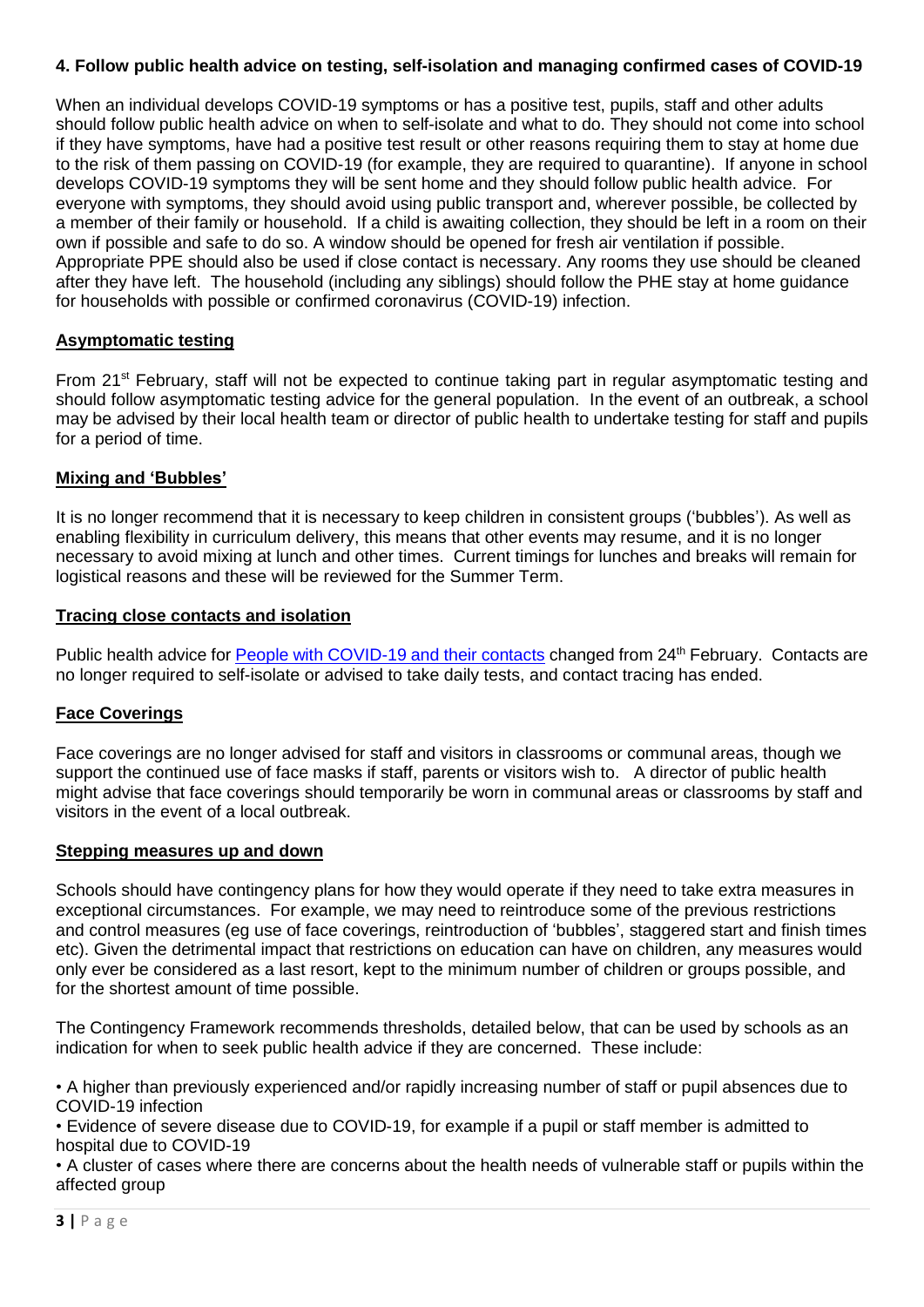Identifying a group that is likely to have mixed closely will be different for each setting, though a group will rarely mean a whole setting or year group. Schools can seek public health and operational advice by phoning the DfE helpline (0800 046 8687, option 1), or in line with other local arrangements. If and when outbreaks occur that require public health support, schools should work with their local HPTs to identify any additional measures to put in place.

# **To support these key principals, the following operational guidance should be followed:**

## **Admitting children into school**

In most cases, parents and carers will agree that a pupil with the key symptoms of COVID-19 should not attend the school, given the potential risk to others. If a parent or carer insists on a pupil attending school where they have a confirmed or suspected case of COVID-19, we can take the decision to refuse the pupil if, in our reasonable judgement, it is necessary to protect other pupils and staff from possible infection with COVID-19.

#### **Assemblies**

Whilst we would like to return to whole school assemblies at some point, due to the high risks of transmission we will continue to prohibit these in our risk assessment until the Summer Term when this will be reviewed. We will hold 2 virtual assemblies via Zoom each week:

Tuesday @ 9.10am for Y1-Y6 focussing on our school values. A team of Year 6 children lead these assemblies, supported by Mrs Rowlandson.

Friday celebration assembly @ 1.30pm for Fairfield and 3pm for Colneis. Headteacher and gold certificates will be celebrated, along with birthdays. Class teachers will distribute the birthday stickers in class and all certificates will be given back to class teachers for distribution after the assembly. To be included for that week any certificates must be with SLT by the end of the school day on the preceding Thursday.

Once weekly year group assemblies should continue in the large shared space of the school hall. A single year group at a time may use the hall and the timings of these will be negotiated between year group leaders based on their own timetable considerations, and these will be visited by SLT on a rolling basis.

## **Attendance**

School attendance is mandatory for all pupils of compulsory school age. This means that the usual rules on school attendance apply, including:

- parents' duty to secure that their child attends regularly at school where the child is a registered pupil at school and they are of compulsory school age;
- schools' responsibilities to record attendance and follow up absence
- the ability to issue sanctions, including fixed penalty notices in line with local authorities' codes of conduct

#### **Behaviour**

Behaviour management will reflect our normal positive behaviour policy, whilst acknowledging that some pupils may be experiencing a variety of emotions in response to the COVID-19 pandemic, such as anxiety, stress or low mood. In class provision should work in conjunction with targeted Thrive intervention and safeguarding referrals to support positive behaviour and school attendance.

Bronze and silver positive behaviours should continue to be rewarded in the class/year group. Headteacher and gold certificates should be completed by the class teacher and given to SLT and these will be celebrated in the remote assemblies on Fridays. Similarly, remind or remember time-out should be taken in the classroom/year group. For those children attending who currently have a behaviour plan, a revised version will be agreed with parents to reflect any changes necessary due to these operating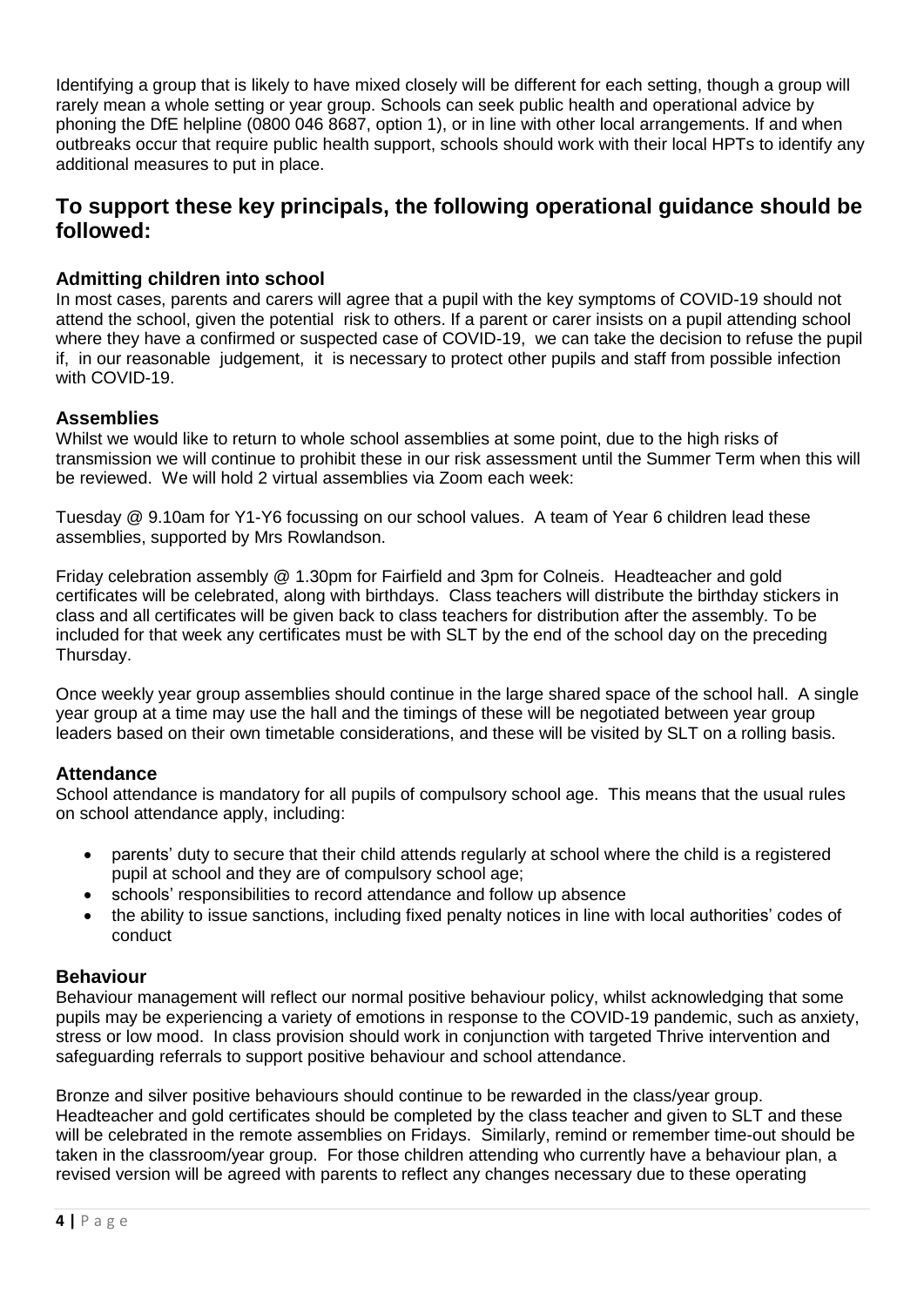procedures or the reintroduction of any additional restrictions in the event of outbreaks. In the event of a very serious/dangerous behaviour incident, SLT may have to follow the exclusion protocol.

#### **Break and lunch arrangements**

Break and lunch times will continue to be staggered as these arrangements have been successful in supporting positive playtimes for children and, should there be a local outbreak, maintaining these timings allows the reintroduction of restrictions with minimal additional disruption. This will be reviewed for the Summer Term. Classes and year groups will no longer be required to maintain separation from each other. Adult supervision of break times may be provided by adults working outside of those year groups. Adults should rotate this supervision to ensure that all adults can have their breaks. MDSA's will provide supervision at lunchtime.

**Morning break times at Fairfield are:** Y1 and Y2 – between 10.30am and 11am **Morning break times at Colneis are**: Y3 and Y5 – between 10.15am-10.45am Y4 and Y6 – between 10.45am-11.15am **Afternoon break times at Fairfield are:** Y1 and Y2 – between 2pm and 2.20pm **Afternoon break times at Colneis are:** Y3 and Y4 – between 2pm and 2.20pm Y5 and Y6 – between 2.20pm and 2.40pm

Mixing between year groups will be allowed at break times. The timings give some flexibility when they can be taken, eg a half hour window for 2 year groups in the morning, though the time outside should be no more than 15 mins in the morning and 10 mins in the afternoon to maintain curriculum time. EYFS have not been allocated breaks due to the inside/outside nature of their curriculum.

The school kitchens are fully open normal legal requirements will apply about provision of food to all pupils who want it, including for those eligible for benefits-related free school meals or universal infant free school meals. Both hot and cold options will be served and the menus will be posted on the school website in the 'Office' section. Lunch will be eaten in the school hall at both schools in year group sittings with tables cleaned between each sitting.

#### **Lunch arrangements at Fairfield are as follows:**

Nursery – normal arrangements apply 11.40-12.20 Reception – 11.30-12.30. Eating time in hall between 11.30am-12.15pm with a short play before returning to class at 12.30 Year 1 – 12.15-1.15. Eating time in hall 12.15-12.45, playtime 12.45-1.15 Year 2 – 12.15-1.15. Playtime 12.15-12.45. Eating time in hall 12.45-1.15

#### **Lunch arrangements at Colneis are as follows:**

Year 3 – 11.30-12.30 Playtime 11.30-12, eating in hall 12-12.30 Year 4 – 12.30-1.30 Eating in hall 12.30-1.00, playtime 1.00-1.30 Year 5 – 11.30-12.30 Eating in hall 11.30-12, playtime 12-12.30 Year 6 – 12.30-1.30 Playtime 12.30-1.00, eating in hall 1.00-1.30

(Year 3 and Y4 to alternate on their ppa days (Tuesdays and Thursdays) with the year group on ppa to take *the earlier sitting)*

There will be no need for year groups to be separated outside and the movements of children between eating and play can be more fluid over the hour to allow increased socialisation, support slower eaters etc.

The adventure playground and back green gym trail equipment at Fairfield and gym trail equipment at Colneis may be used. Regular contact points (eg hand holds) should be regularly cleaned and the following rota adhered to:

Fairfield – Y1 Monday, Y2 Wednesday, EYFS Thursday and Friday Colneis – Y3 Monday, Y4 Tuesday, Y5 Wednesday, Y6 Thursday

#### **Curriculum and Remote Education**

We will continue to follow the Government's key principles on curriculum planning: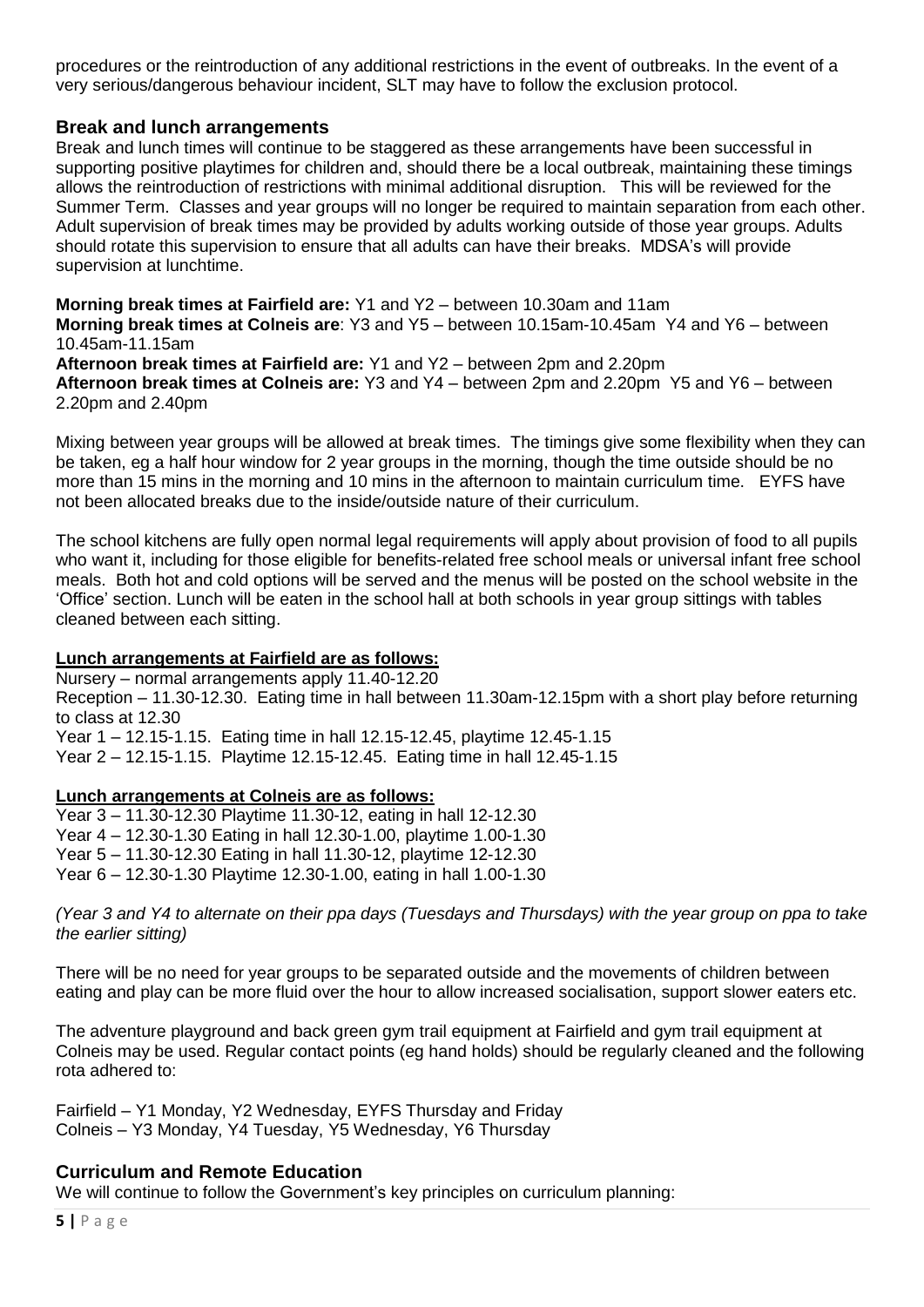-**Education is not optional**. All pupils should receive a high-quality education that promotes their development and equips them with the knowledge and cultural capital they need to succeed in life. -**The curriculum remains broad and ambitious**. All pupils continue to be taught a wide range of subjects, maintaining their choices for further study and employment.

We will deliver our full curriculum to all children, whilst making full use of the available programmes and activities to support pupils to make up education missed as a result of the pandemic.

Children will continue to come to school on their designated PE days wearing their PE kit.

At Colneis, swimming lessons both in school curriculum time and for community swimming lessons will continue to take place. Swimsure will operate in line with Government guidance and a risk assessment to reflect their operating procedures has been produced by Swimsure and shared with the school.

Educational visits may take place and should be subject to risk assessments as normal and reflect any public health advice. General guidance on educational visits is available and is supported by specialist advice from the Outdoor Education Advisory Panel (OEAP).

Remote education – Schools are required to maintain their capacity to deliver high-quality remote education for the next academic year. We should support those who need to self-isolate because they have tested positive to work or learn from home if they are well enough to do so. Schools affected by the Remote Education Temporary Continuity Direction are also still required to provide remote education to pupils covered by the direction where their attendance would be contrary to government guidance or legislation around coronavirus (COVID-19).

Every week a menu of online resources, along with a weekly learning summary, will be made available through the school website when all children are in school for any individual pupil to access who may be self-isolating. Should either classes, year groups or the whole school be affected by the Remote Education Temporary Continuity Direction, the wider home learning offer delivered through the previous period of National Lockdown in 2021 will be reinstated for the children. In this circumstance, our remote education offer is summarised as follows:

Curriculum - We teach the same curriculum remotely as we do in school wherever possible and appropriate. However, we have needed to make some adaptations in some subjects. For example, for some computing objectives these will be modified so that they can be achieved at home without accessing the specialist software that can be provided in school.

Study time – The work set for home (including instructional videos and independent work) will broadly take 3 hours per day for EYFS and KS1 and 4 hours per day for KS2. However, each family circumstance and each day is different so please do not put yourselves under any pressure.

Accessing remote learning - The school website is the 'hub' from which we deliver our remote learning and it links directly to our G-Suite drive. This means that it is accessible with any internet connected device that has a web browser, including desktop PC's, laptops, tablets, smart phones and games consoles. To access the home learning in year group pages, you will need to input the password that has been supplied to you and ensure that the device you are using is logged in to a Google account.

For those families that do not have digital or online access we provide the option of printed work packs delivered to the home each week. We may also have a limited number of devices that can be lent to homes; we will communicate directly with those parents who are eligible.

Teaching remotely – We aim to replicate our school curriculum as much as possible in our remote learning offer. Each week an overview of the learning objectives for each curriculum area is shared, along with the supporting resources. Teachers will record a range of video and audio teaching each week, and these are available on an 'on-demand' basis to be as flexible as possible for parents. In addition, the learning overviews will direct parents to a range of other resources as appropriate.

We provide subscriptions to the following sites:

- Oxford Reading Buddy [\(https://www.oxfordreadingbuddy.com/uk\)](https://www.oxfordreadingbuddy.com/uk) for all children at Fairfield to develop both decoding and comprehension skills, and MyON [\(https://www.myon.co.uk/login/\)](https://www.myon.co.uk/login/) at Colneis as part of the Accelerated Reader programme.
- Children in KS1 and KS2 also have access to MyMaths [\(https://www.mymaths.co.uk/\)](https://www.mymaths.co.uk/) to support mathematical development.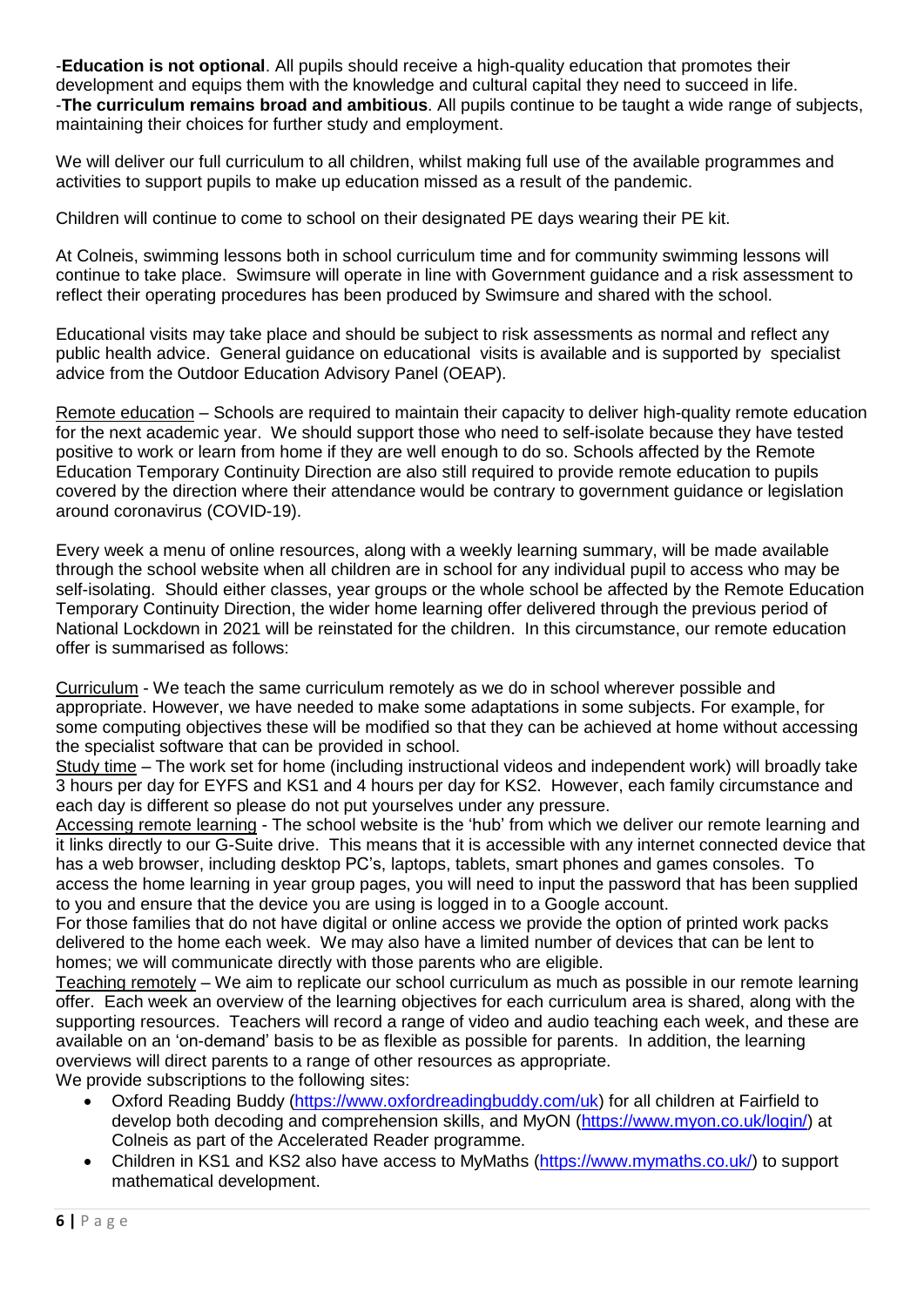Year group access has been made available to Education City [\(https://www.educationcity.com/\)](https://www.educationcity.com/) which provides engaging, educational resources and games for all children across the curriculum.

Please see your child's class teacher if you have not received your log in information to these sites. In addition to these subscription sites, we use a number of additional resources including:



WhiteRose Maths hub [\(https://whiterosemaths.com/homelearning/\)](https://whiterosemaths.com/homelearning/) Influenced, inspired and informed by the work of leading maths researchers and practitioners across the world, White Rose Maths brings together a team of highly experienced and passionate maths teaching experts to train, guide, help and support teachers in delivery maths teaching.



BBC Bitesize [\(https://www.bbc.co.uk/bitesize\)](https://www.bbc.co.uk/bitesize) is an excellent resource that has undergone a huge programme of development due to the pandemic and now provides access to thousands of online lessons and learning resources across the curriculum. In addition, during the current National Lockdown, 3 hours of primary school programming will available every day on CBBC.

The Oak National Academy [\(https://www.thenational.academy/#\)](https://www.thenational.academy/) is a Government backed initiative to provide high-quality video lessons and learning resources. These cover a range of subjects including maths, English, art and languages. Every lesson is completely free to use.

To support early literacy parents may also find our KS1 Parent Guidance and Phonics Information Leaflet useful. A range of support materials for well-being and other activities are also posted in our *[Thrive](https://www.colneisjunior.co.uk/thrive-approach/introduction/)* section of the website.

Engagement, feedback and assessment – In the weekly home learning, direction is provided to parents around routines and timetabling. Email accounts are monitored daily and parents are encouraged to communicate with teachers to answer any queries. Year groups will give direction to the work they would like to be shared with them on a weekly basis, and this can be done either through email or via the button provided on the year group page. Feedback will be provided for each piece of work submitted. Teachers are also able to monitor the children's progress on Oxford Reading Buddy and MyON and through tasks set on MyMaths.

Additional support – we will work in partnership with any parents whose child needs additional support to access remote education, including with SEND. This may include specific resources and curriculum adaptations and enhanced access to teachers and professionals.

## **Extra-curricular provision (including breakfast club and after-school provision)**

Breakfast club and after-school childcare provision are available and will follow the wider control measures detailed herein. Parents are able to access this provision for their children, without any restrictions on the reasons for which they may attend. Attendance registers will be available for any contact tracing if required.

Premier Sport will provide after-school childcare provision, employing appropriate control measures. See *COVID-19: Actions for out-of-school settings* [https://www.gov.uk/government/publications/protective](https://www.gov.uk/government/publications/protective-measures-for-holiday-or-after-school-clubs-and-other-out-of-school-settings-for-children-during-the-coronavirus-covid-19-outbreak/covid-19-actions-for-out-of-school-settings)[measures-for-holiday-or-after-school-clubs-and-other-out-of-school-settings-for-children-during-the](https://www.gov.uk/government/publications/protective-measures-for-holiday-or-after-school-clubs-and-other-out-of-school-settings-for-children-during-the-coronavirus-covid-19-outbreak/covid-19-actions-for-out-of-school-settings)[coronavirus-covid-19-outbreak/covid-19-actions-for-out-of-school-settings](https://www.gov.uk/government/publications/protective-measures-for-holiday-or-after-school-clubs-and-other-out-of-school-settings-for-children-during-the-coronavirus-covid-19-outbreak/covid-19-actions-for-out-of-school-settings)

After-school sports clubs are also available with Premier, and specific year groups will again be invited. Further details have been provided to parents via ParentMail and also posted on the school website.

## **First aid**

First aid should be administered in the normal way though were ever possible by adults in the child's year group. Additional first aid supplies will be made available to the year groups and the accident book available from outside the school offices. See also *'People with COVID-19 and their contacts'* and the flow chart below for further guidance.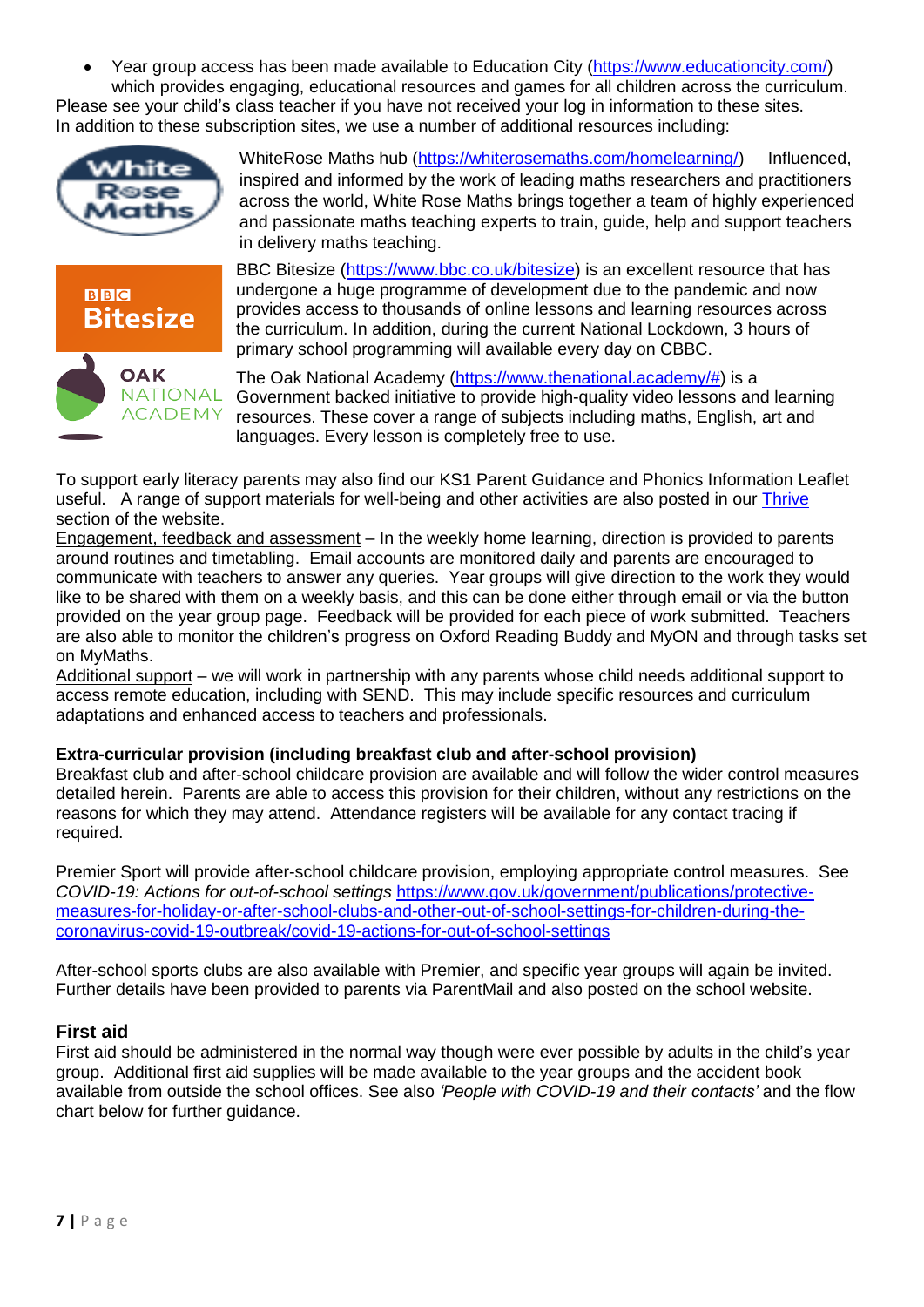Main symptoms:

- A high temperature (over 38 degrees Celsius)
- **A new, continuous cough** this means coughing a lot for more than an hour, or 3 or more coughing episodes in 24 hours (if you usually have a cough, it may be worse than usual)
- A loss or change to your sense of smell or taste

The following action should be taken first of all by a member of staff in the child's class:

- If a high temperature is suspected, the child's temperature should be taken using the digital thermometer that is based with the year group leader. The temperature check should be carried out away from the other children. If it is 38°C or over, parents to be contacted and a PCT test advised. Repeat checks should not take place unless there is a clear change in the child's condition.
- Staff should be careful not to over diagnose any case of coughing in children. If there are concerns in line with the symptoms identified above, a member of the SLT or a year group leader should be consulted to gather a second opinion.
- It is acknowledged that it will be very difficult for staff to assess any loss or change in children's sense of smell or taste.

**If symptoms are confirmed, school to follow the suspected case in child or staff member guidance from Public Health England.**

# **Safeguarding**

.

A DSL will be available every day. Any safeguarding issues must be reported in the normal way.

## **School workforce**

Following expert clinical advice and the successful rollout of the COVID-19 vaccine programme, people previously considered to be particularly vulnerable, clinically extremely vulnerable (CEV), and high or higher-risk are not being advised to shield again. If staff were previously identified as being in one of these groups, they are advised to continue to follow Guidance for people previously [considered](https://www.gov.uk/government/publications/guidance-on-shielding-and-protecting-extremely-vulnerable-persons-from-covid-19/guidance-on-shielding-and-protecting-extremely-vulnerable-persons-from-covid-19) clinically extremely vulnerable from [COVID-19.](https://www.gov.uk/government/publications/guidance-on-shielding-and-protecting-extremely-vulnerable-persons-from-covid-19/guidance-on-shielding-and-protecting-extremely-vulnerable-persons-from-covid-19) Staff with a weakened immune system should follow [Guidance](https://www.gov.uk/government/publications/covid-19-guidance-for-people-whose-immune-system-means-they-are-at-higher-risk/covid-19-guidance-for-people-whose-immune-system-means-they-are-at-higher-risk) for people whose immune system means they are at higher risk from [COVID19.](https://www.gov.uk/government/publications/covid-19-guidance-for-people-whose-immune-system-means-they-are-at-higher-risk/covid-19-guidance-for-people-whose-immune-system-means-they-are-at-higher-risk) In some circumstances, staff may have received personal advice from their specialist or clinician on additional precautions to take and they should continue to follow that advice. We encourage staff to take up the vaccine when offered and will support those eligible for a vaccination to attend booked vaccine appointments.

## **Staff who are pregnant**

*The following recommendations apply for women less than 26 weeks pregnant with no underlying health conditions that place them at a greater risk of severe illness from coronavirus (COVID-19)* The staff member must first have a workplace risk assessment with school and the occupational health team. The staff member can continue working if the risk assessment advises that it is safe to do so, including adhering to any active national guidance. If identified risks cannot be removed or managed, suitable alternative working arrangements (including working from home) will be considered.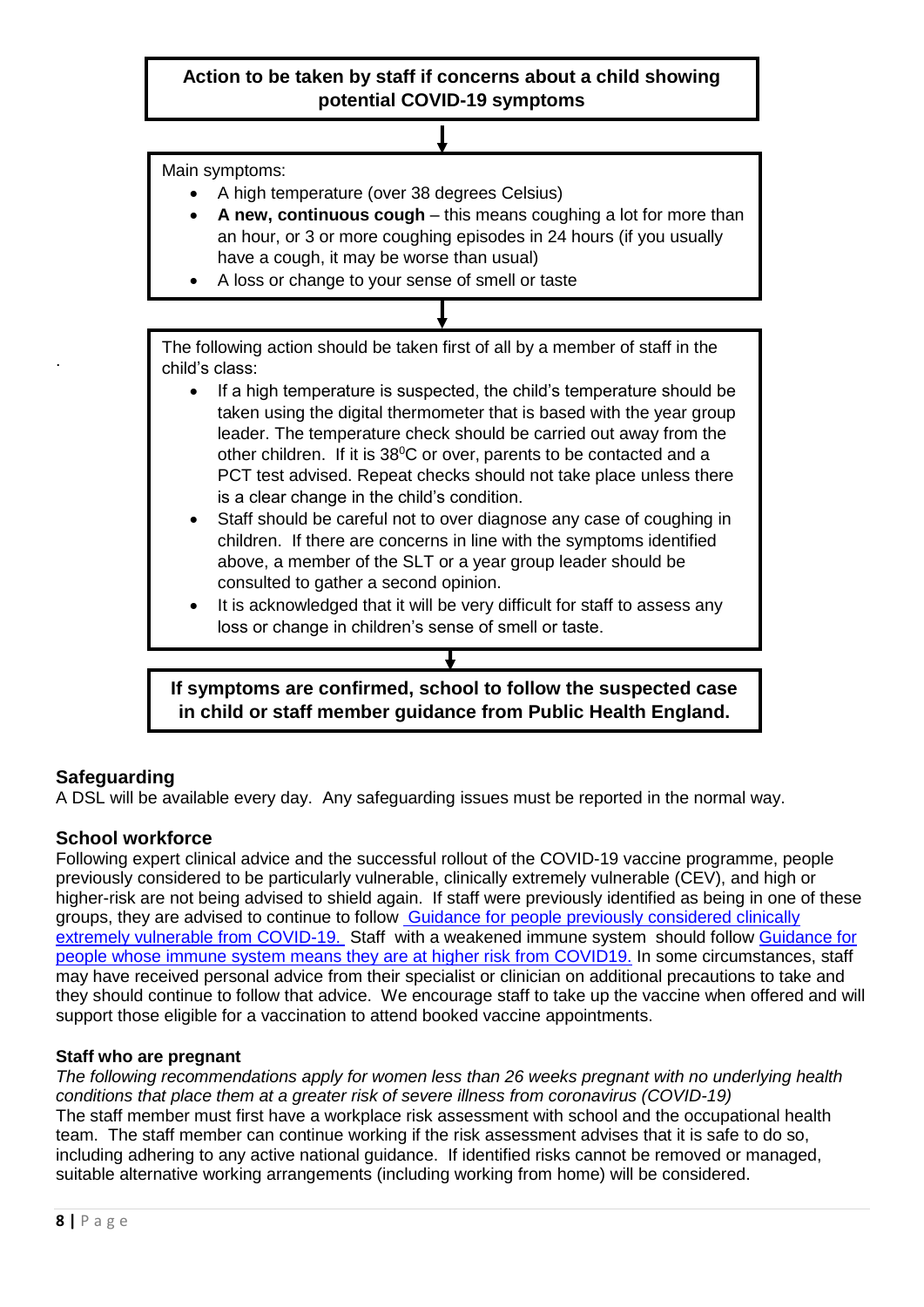*The following recommendations apply for pregnant women who are 26 weeks pregnant and beyond or with underlying health conditions that place them at a greater risk of severe illness from coronavirus* If a staff member is 26 weeks pregnant and beyond, or if they are pregnant and have an underlying health condition that puts them at a greater risk of severe illness from COVID-19 at any gestation, we should take a more precautionary approach. This is because although there is no more risk of contracting the virus than any other non-pregnant person who is in similar health, there is an increased risk of becoming severely ill and of pre-term birth if the staff member contracts COVID-19. In this case, suitable alternative working arrangements (including working from home) will be considered.

## **SLT and Office Team contact**

Whilst there is no legal requirement to maintain social distancing, physical contact with the school offices, SLT and staff outside of the immediate teaching group should still be kept to a minimum wherever possible.

The school offices will aim to operate on a 'no-entry' basis as much as possible for anyone other than admin staff/SLT to minimise additional contacts. To support this, staff members may use their mobile phones in school to make contact where necessary to relay school messages only. A nominated contact number for each year group should be provided to the school offices on a daily basis. At all other times mobile phones should be safely stored away. This is a temporary measure and does not represent a permanent change to our Code of Conduct or Online Safety policies. Class registers are to be left outside the office door. Any mobile phones that come into school with the older children should be kept securely in the classrooms.

#### **Staff Absence**

Please let SLT, year group leader/senior TA know if you are unable to come in following normal procedures. If you become unwell with COVID symptoms, please report this to a member of SLT immediately so that a test can be arranged as soon as possible.

We are able to engage supply staff to work in school. These will come from our own pool of contracted supply staff wherever possible to minimise the amount of different people in school.

#### **Start and end of the school day**

Staggered starts and ends of the school day are no longer required. Whilst the one-way system for parents will no longer apply, the existing vehicle gates at Fairfield and the swimming pool gate at Colneis will remain open to give parents flexibility to choose their route on and off site at these busier times.

#### **During these times, no vehicles will be allowed to enter/exit the school car parks on safety grounds.**

#### **Fairfield**

Nursery – morning session 8.40am – 11.40am, lunch 11.40am-12.20pm, afternoon session 12.20pm-3.20pm

Fairfield Reception, Y1 and Y2 – doors open 8.40am-8.50am, pick up time 3.15pm

| Nursery $-$<br>Reception - | enter/exit via usual Nursery gate<br>RB - enter/exit via usual Reception door near the toilets<br>RSB - enter/exit via usual Reception door near the toilets<br>RS – enter/exit via usual door at the side of RS classroom |
|----------------------------|----------------------------------------------------------------------------------------------------------------------------------------------------------------------------------------------------------------------------|
| Year 1                     | 1A – enter/exit via the Y1 door near the Headteacher's office<br>1BA – enter/exit via Y1 door near the bike shed<br>1D – enter/exit via the Y1 door near the Headteacher's office                                          |
| Year 2                     | 2F – enter/exit via main front entrance<br>2S - enter/exit via main front entrance<br>2T – enter/exit via class 2T door on front playground                                                                                |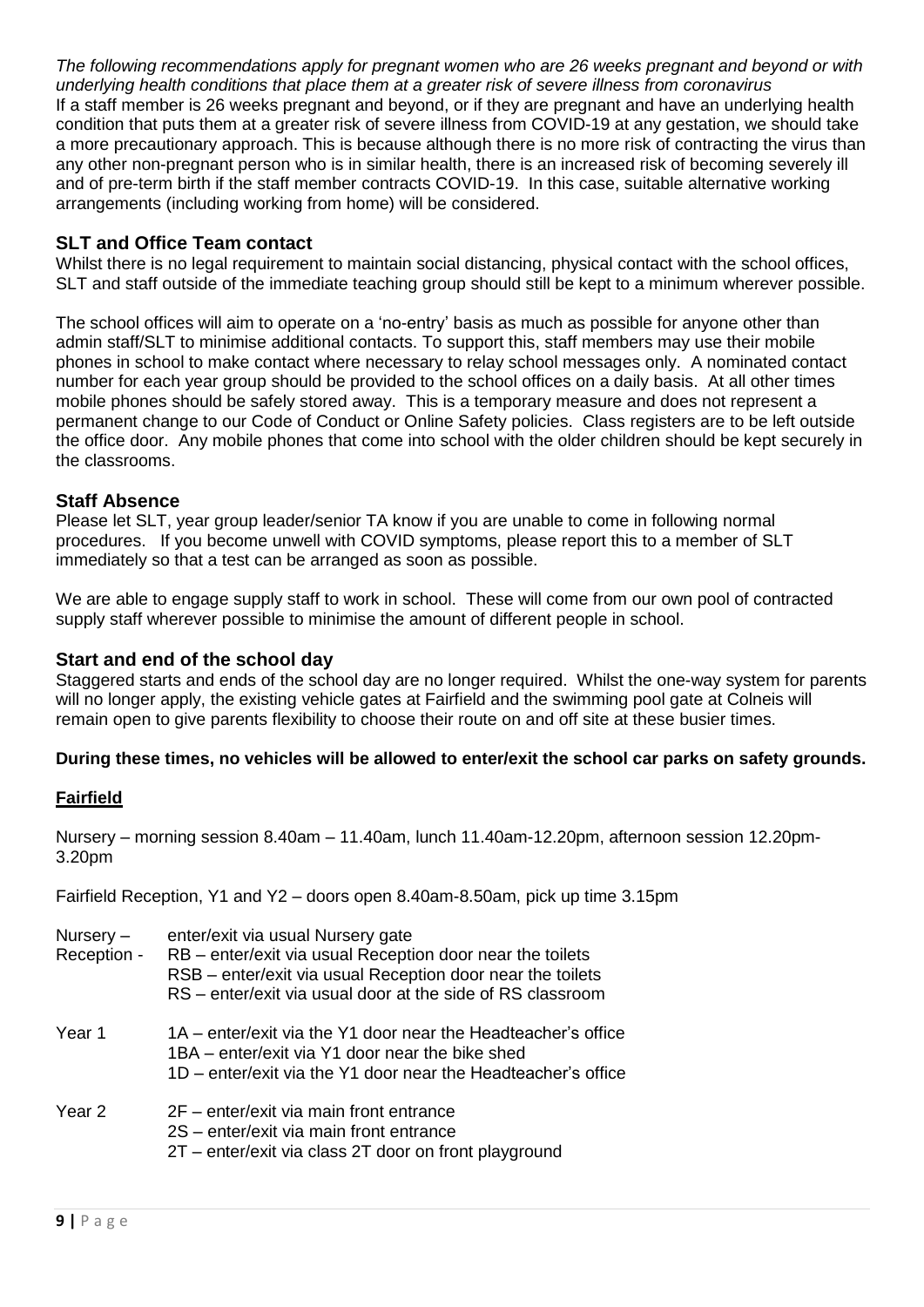## **Colneis**

For all year groups, doors open 8.50am-9am, pick up time 3.30pm

| Year 3 | 3C – enter/exit via Y3 classroom door facing the field<br>3A – enter/exit via the door near the library<br>3RA – enter/exit via the door near the library                              |
|--------|----------------------------------------------------------------------------------------------------------------------------------------------------------------------------------------|
| Year 4 | $4L$ – enter/exit via the Y4 door facing the 'quad' seating<br>4CG – enter/exit via the Y4 door facing the 'quad' seating<br>4C – enter/exit via the Y4 door facing the 'quad' seating |
| Year 5 | 5S – enter/exit via the door opposite the swimming pool<br>5T – enter/exit via the door opposite the swimming pool<br>5R – enter/exit via the door opposite the swimming pool          |
| Year 6 | 6RW – enter/exit via the Y6 door facing the 'quad' seating<br>6J – enter/exit via the Y6 door facing the 'quad' seating<br>6S – enter/exit via the Y6 door facing the 'quad' seating   |

As a staff body, we will support each other to be reasonably flexible when staff need to drop their children off at times slightly outside of the above schedule in order to fulfil their class roles.

## **Visitors**

Specialists, therapists, clinicians and other support staff for pupils can provide interventions for statutory provision. For other visitors site guidance on hygiene and our risk assessment will be explained on or before arrival. Where visits can happen outside of school hours, they should. A record will be kept of all visitors, along with phone numbers to assist with contact tracing if required.

## **What to do if there is a suspected or confirmed case of COVID-19**

There is no longer a legal requirement for people with coronavirus (COVID-19) infection to self-isolate, however if you have any of the main symptoms of COVID-19 or a positive test result, the public health advice is to stay at home and avoid contact with other people.

The main symptoms of COVID-19 are a recent onset of any of the following:

- a new continuous cough
- a high temperature
- a loss of, or change in, your normal sense of taste or smell (anosmia)

If a pupil, staff member or other adults has any of these symptoms they are you should order a PCR test. They are advised to stay at home and avoid contact with other people while waiting for the test result. Parents and staff should inform school immediately of the results of a test.

If someone tests negative, if they feel well and no longer have symptoms similar to coronavirus (COVID-19), they can stop self-isolating and return to school.

If someone tests positive, they should follow the *'People with COVID-19 and their contacts'* guidance and continue to self-isolate for at least 10 days from the onset of their symptoms and then return to school only if they do not have symptoms other than cough or loss of sense of smell/taste. This is because a cough or anosmia can last for several weeks once the infection has gone. The 10-day period starts from the day when they first became ill. If they still have a high temperature, they should keep self-isolating until their temperature returns to normal.

Many people will no longer be infectious to others after 5 days. Pupils, staff or other adults may choose to take an LFD test from 5 days after the symptoms started (or the day the test was taken in the absence of symptoms) followed by another LFD test the next day. If both these test results are negative, and there is